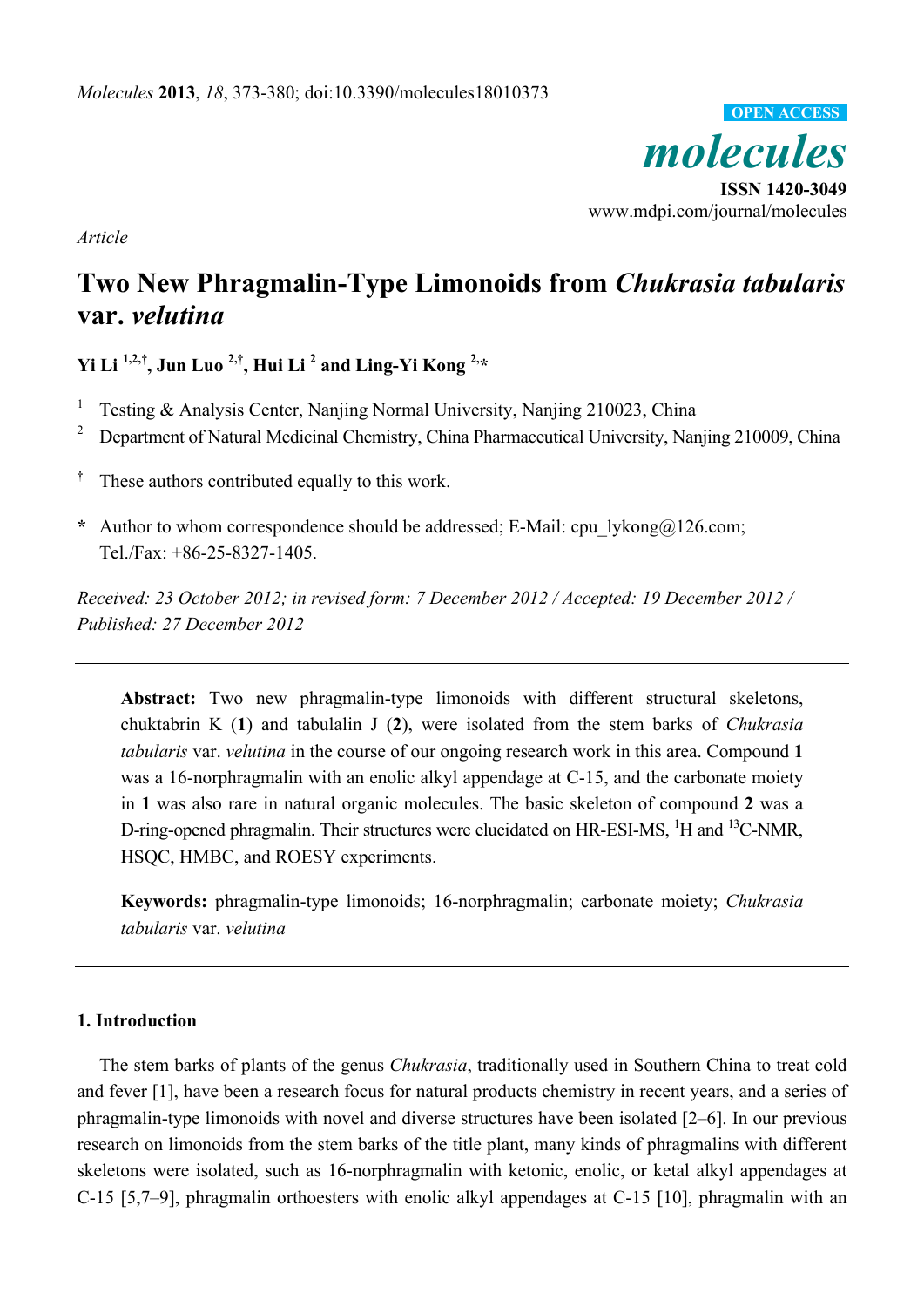unprecedented 8-oxatricyclo[4,3,11,6]decane moiety [11], and normal phragmalin and its orthoester derivative [12–16]. Further investigation on the phragmalin-type limonoids of this plant led to the isolation of two new phragmalin-type limonoids (Figure 1) with different structural skeletons. Chuktabrin K (**1**) was a rare 16-norphragmalin with enolic alkyl appendage at C-15, and the carbonate moiety in **1** is also rare in natural organic molecules. Tabulalin J (**2**) was a normal phragmalin with a C-16/C-30 δ-lactone ring. Their structures were elucidated on their extensive 1D and 2D spectroscopic analysis (HSQC, HMBC, and ROESY) and HR-ESI-MS. Herein, their isolation and structural elucidation are reported.





#### **2. Results and Discussion**

Chuktabrin K (**1**) was isolated as a white amorphous powder, and its molecular formula was determined as  $C_{31}H_{36}O_{14}$  by its HRESIMS ion at  $m/z$  667.1809 ([M+Cl]<sup>-</sup>, C<sub>31</sub>H<sub>36</sub>O<sub>14</sub>Cl; calc. 667.1799). Characteristic 1D-NMR spectra, *i.e.*, three upfield proton signals at  $\delta_H$  6.42, 7.59, and 7.68 and a set of double proton signals at  $\delta_H$  1.92 and 1.46 with an 11.0 Hz coupling constant in the <sup>1</sup>H-NMR (Table 1), and four olefinic carbons at  $\delta_c$  109.9, 121.5, 141.1, and 143.7 in the <sup>13</sup>C-NMR (Table 1), indicated that compound **1** was a phragmalin-type limonoid possessing an α,β-substituted furan ring and a 4,29,1-bridge moiety [8]. The presence of a carbon signal at  $\delta_C$  92.4 showing a HSQC correlation with the proton signal at  $\delta_H$  4.67 and two down-field carbon signals at  $\delta_C$  152.0 and 152.8 suggested that compound 1 was a 16-norphragmalin with an enolic alkyl appendage at C-15 and a characteristic carbonate moiety like chuktabrins C-H [8]. The obvious HMBC correlations (Figure 2a) from a set of ethyl proton signals [ $\delta_{H}$ 2.10, q, (7.5), 2H;  $\delta_{H}$  1.04, t (7.5), 3H] and proton signal of H-15 ( $\delta_{H}$  4.67) to a carbon signal at  $\delta$ <sub>C</sub> 152.8 (C-1') indicated that a propionyl group was attached at C-15 biosynthetically as in the chuktabrins C-H [8].

Comparison of the NMR data between **1** and chuktabrin H indicated that the former was a deacetyl derivative of the latter, which was also confirmed from the molecular formula by the absence of one  $C_2H_2O$  unit. An obvious HMBC correlation (Figure 2a) from H-17 ( $\delta_H$  5.79) to the <sup>13</sup>C signal for an acetoxyl group (MeCOOR) at  $\delta_c$  167.9 suggested that the only acetyl group was located at OH-17. Hitherto, the planar structure of compound **1** was determined, except for the location of the carbonate moiety and the ether linkage of C-1' due to a lack of direct HMBC evidence. Hydroxyl groups must be connected at C-1, C-2, C-3, C-11 and C-12 due to the observed correlations between the 1-OH signal ( $\delta_H$  5.35) to the <sup>13</sup>C signal for C-1 at  $\delta_C$  82.3 and C-2 at  $\delta_C$  74.0; 2-OH ( $\delta_H$  4.23) to C-1 at  $\delta_C$  82.3, C-3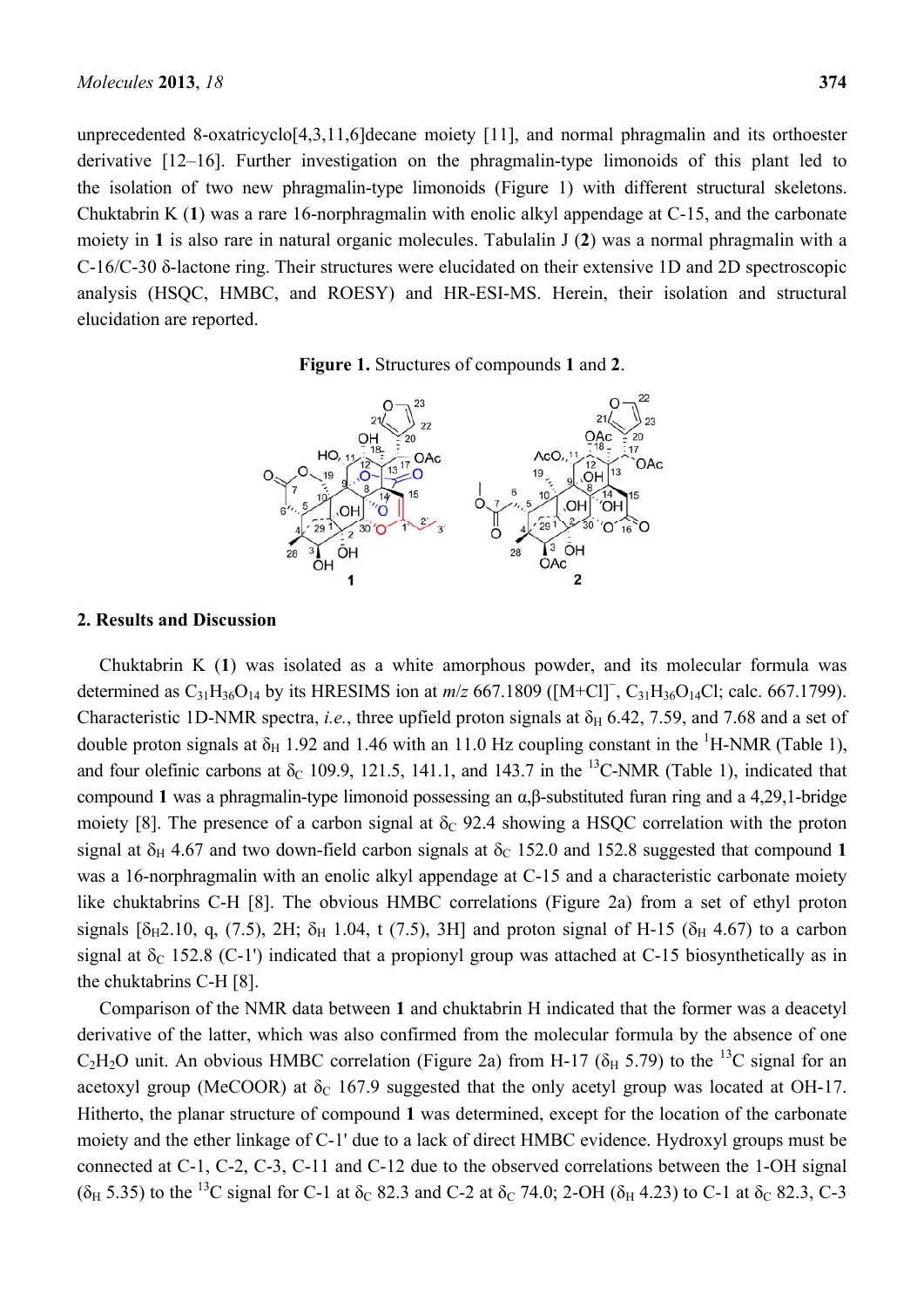at  $\delta_C$  85.7 and C-30 at  $\delta_C$  65.7; 3-OH ( $\delta_H$  5.92) to C-2 at  $\delta_C$  74.0, C-3 at  $\delta_C$  85.7 and C-4 at  $\delta_C$  43.1; 11-OH ( $\delta_H$  5.67) to C-11 at  $\delta_C$  67.3 and C-9 at  $\delta_C$  86.6; 12-OH ( $\delta_H$  5.14) to C-11 at  $\delta_C$  67.3, C-12 at  $\delta_C$ 73.4 and C-13 at  $\delta_c$  43.9. The <sup>1</sup>H signal for H-30 at  $\delta_H$  4.57 ( $\delta_c$  65.7) showed correlation to the <sup>13</sup>C signal at  $\delta_C$  83.2 (C-8). Thus, these correlation required the presence of -OR substituent at C-8, C-9 and C-30. The <sup>13</sup>C-NMR data for C-30, C-9 and C-8 were similar to those for chuktabrin C, which was determined by single-crystal X-ray diffraction [8], determining the position of enol ether at C-30 and the carbonate moiety at C-8 and C-9.



**Figure 2.** HMBC correlations of compound **1**. (**a**) carbon skeleton (**b**) hydroxyl groups.

The key ROESY correlations (Figure 3), from H-5 to H-11, H-17, and H-21, H-17 to H-5, H-11, H-21, and H-30, Me-18 with H-14 and H-22, H-29a with H-3, and H-29b with H-19b, indicated that the relative stereochemistry of the key asymmetric carbons of **1** was well matched with those of chuktabrin C obtained by X-ray crystallography [8]. Thus, the structure of **1** was established as shown in Figure 1, namely as a 12-deacetyl derivate of chuktabrin H [8].

**Figure 3.** Key ROESY correlations of compound **1**.

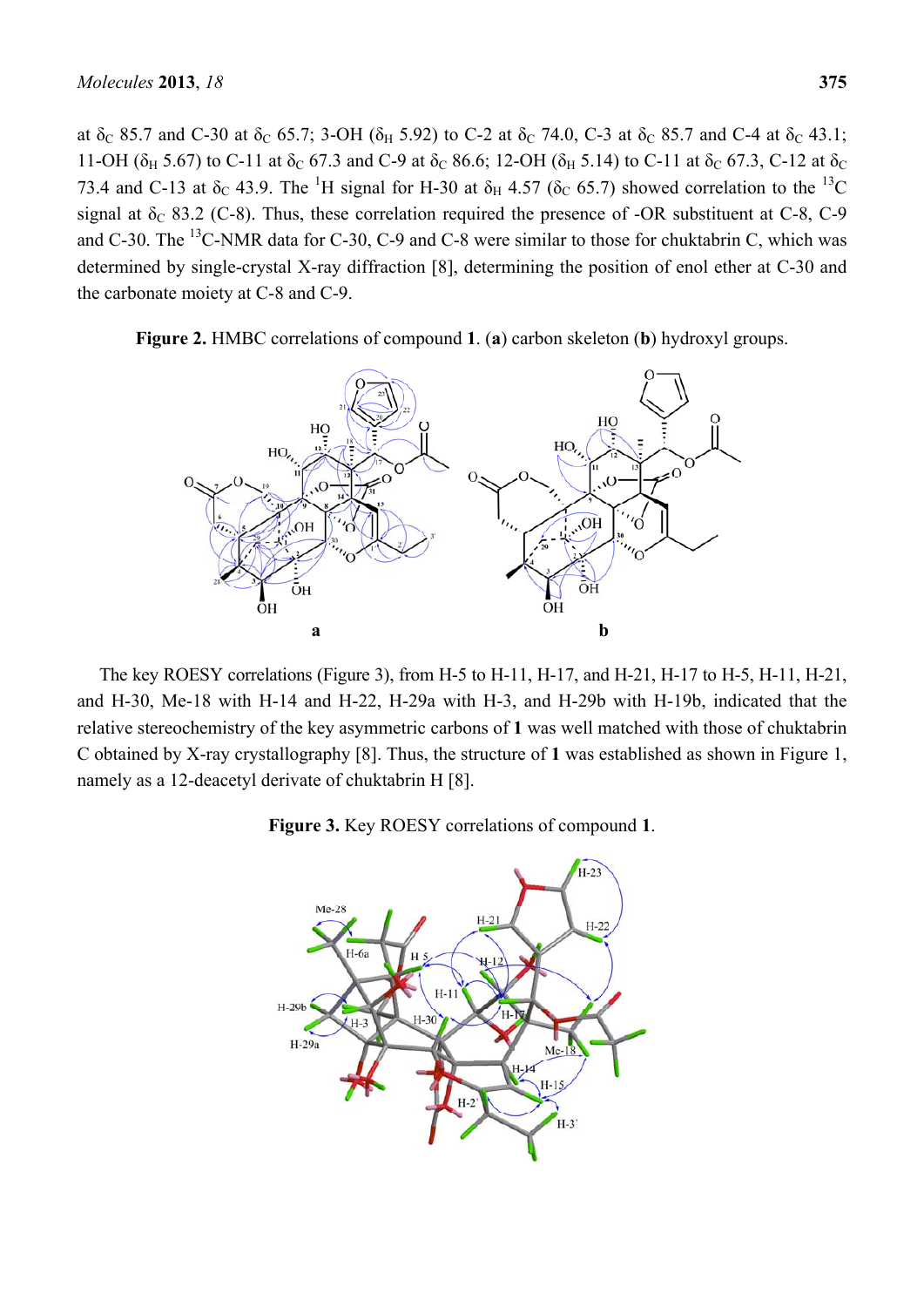|                         | $\mathbf{1}$                             |                  | $\overline{2}$                           |                  |
|-------------------------|------------------------------------------|------------------|------------------------------------------|------------------|
| No.                     | $\delta_{\rm H}$ (multi, <i>J</i> in Hz) | $\delta_{\rm C}$ | $\delta_{\rm H}$ (multi, <i>J</i> in Hz) | $\delta_{\rm C}$ |
| $\mathbf{1}$            |                                          | 82.3             |                                          | 82.9             |
| $\overline{c}$          |                                          | 74.0             |                                          | 74.8             |
| $\overline{\mathbf{3}}$ | $3.35$ (d $5.5$ )                        | 85.7             | 4.73(s)                                  | 86.1             |
| $\overline{4}$          |                                          | 43.1             |                                          | 43.9             |
| 5                       | 2.44(m)                                  | 36.7             | $2.60*$                                  | 39.2             |
| 6a                      | 2.38 (dd 16.0, 3.3)                      | 29.6             | $1.94*$                                  | 31.9             |
| 6b                      | 2.94 (dd 16.0, 6.0)                      |                  | 2.47(dd 18.0, 11.0)                      |                  |
| 7                       |                                          | 172.8            |                                          | 172.4            |
| 8                       |                                          | 83.2             |                                          | 71.7             |
| 9                       |                                          | 86.6             |                                          | 76.4             |
| 10                      |                                          | 48.1             |                                          | 51.8             |
| 11                      | $3.88$ (dd $3.0, 8.6$ )                  | 67.3             | $5.11$ (d 3.0)                           | 71.2             |
| 12                      | $3.17$ (dd $3.0, 5.0$ )                  | 73.4             | 4.96 $(d 3.0)$                           | 70.8             |
| 13                      |                                          | 43.9             |                                          | 42.3             |
| 14                      | $2.52$ (d 4.5)                           | 43.4             | $2.60*$                                  | 40.3             |
| 15a                     | $4.67$ (d $4.5$ )                        | 92.4             | $2.76$ (d 18.5)                          | 27.8             |
| 15 <sub>b</sub>         |                                          |                  | 2.88(dd 18.5, 9.0)                       |                  |
| 16                      |                                          |                  |                                          | 168.9            |
| 17                      | 5.79(s)                                  | 67.5             | 6.00(s)                                  | 70.2             |
| 18                      | $1.29$ (s, 3H)                           | 17.1             | $1.04$ (s 3H)                            | 18.4             |
| 19a                     | $4.57$ (d 12.5)                          |                  |                                          |                  |
| 19 <sub>b</sub>         | 5.27(d12.5)                              | 67.9             | $1.19$ (s $2H$ )                         | 15.3             |
| 20                      |                                          | 121.5            |                                          | 121.4            |
| 21                      | 7.59(s)                                  | 141.1            | 7.75(s)                                  | 141.7            |
| 22                      | 6.42(s)                                  | 109.9            | $6.57$ (t 1.0)                           | 109.7            |
| 23                      | 7.68(s)                                  | 143.7            | 7.65 (t $1.5$ )                          | 143.2            |
| 28                      | $0.88$ (s 3H)                            | 14.9             | $0.70$ (s 3H)                            | 14.6             |
| 29a                     | $1.46$ (d $11.0$ )                       |                  | $1.51$ (d $11.0$ )                       |                  |
| 29 <sub>b</sub>         | $1.92$ (d $11.0$ )                       | 41.4             | 1.98(d 11.0)                             | 40.8             |
| 30                      | 4.57(s)                                  | 65.7             | 4.98(s)                                  | 74.4             |
| 31                      |                                          | 152.0            |                                          |                  |
| 1'                      |                                          | 152.8            |                                          |                  |
| $2^{\prime}$            | 2.10 (q7.5)                              | 26.0             |                                          |                  |
| 3'                      | $1.04$ (t, 7.5)                          | 10.9             |                                          |                  |
| 7-OMe                   |                                          |                  | $3.62$ (s $3H$ )                         | 51.4             |
| $1-OH$                  | 5.35(s)                                  |                  | 6.46(s)                                  |                  |
| $2-OH$                  | 4.23(s)                                  |                  | 5.06(s)                                  |                  |
| $3-OH$                  | 5.92 $(d5.5)$                            |                  |                                          |                  |
| 8-OH                    |                                          |                  | 6.64(s)                                  |                  |
| $9-OH$                  |                                          |                  | 4.42(s)                                  |                  |
| $11-OH$                 | $5.67$ (d 8.6)                           |                  |                                          |                  |
| $12-OH$                 | $5.14$ (d $5.0$ )                        |                  |                                          |                  |
| $3-OAc$                 |                                          |                  |                                          | 170.0            |
|                         |                                          |                  | $2.22$ (s $3H$ )                         | 20.4             |
| $11-OAc$                |                                          |                  |                                          | 170.1            |
|                         |                                          |                  | $2.03$ (s 3H)                            | 20.5             |
| $12-OAc$                |                                          |                  |                                          | 168.9            |
|                         |                                          |                  | $1.91$ (s 3H)                            | 20.4             |
| $17-OAc$                |                                          | 167.9            |                                          | 168.6            |
|                         | $1.91$ (s 3H)                            | 20.7             | $1.97$ (s 3H)                            | 20.8             |
|                         |                                          |                  |                                          |                  |

**Table 1.** <sup>1</sup>H (500 MHz) and <sup>13</sup>C (125 MHz) NMR data of **1** and **2** in DMSO-*d*6.

\* Resonance pattern unclear due to overlapping.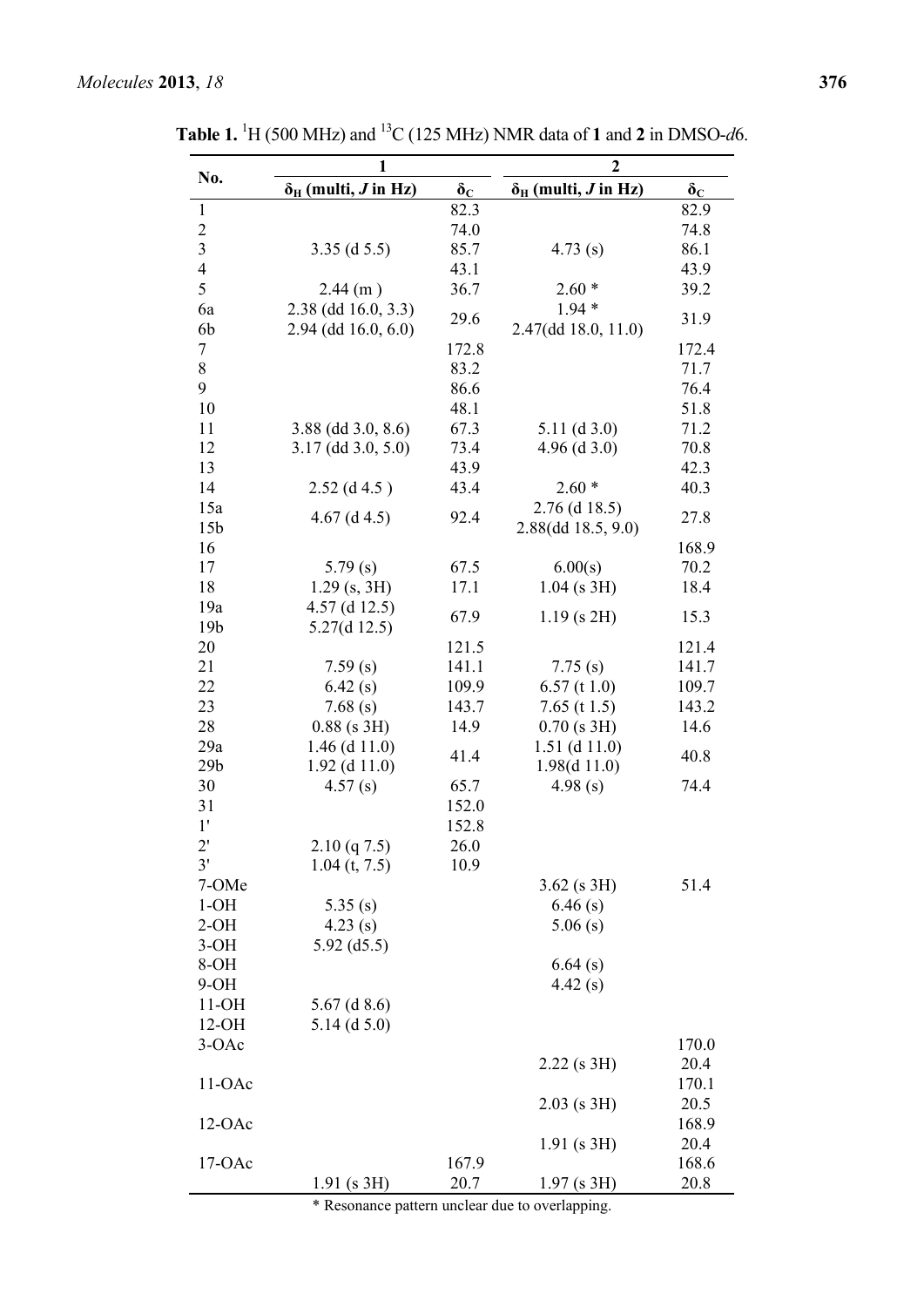Tabulalin J (**2**), was obtained as a white amorphous powder, and its molecular formula was established as  $C_{35}H_{44}O_{17}$  by the HRESIMS ion at  $m/z$  735.2516 ([M−H]<sup>-</sup>,  $C_{35}H_{43}O_{17}$ ; calc. 735.2506). The similarity of the  ${}^{1}H$  and  ${}^{13}C$ -NMR spectroscopic data of 2 (Table 1) to those of tabulalin A, a phragmalin-type limonoid isolated in our previous research [13], indicated that these two molecules possessed the same carbon framework. Obvious HMBC correlations (Figure 4a) from H-17 ( $\delta_H$  6.00) to the <sup>13</sup>C signal for the acetoxyl group (MeCOOR) at  $\delta_c$  168.6 and H-30 ( $\delta_H$  4.98) to C-16 ( $\delta_c$  168.9) indicated that compound **2** possesses the same phragmalin skeleton with a C-16/C-30 δ-lactone ring as tabulalin A [13]. Comparison of the NMR data and molecular formula suggested that **2** was a bisacetyl derivative of tabulalin A [13]. A significant downfield shift for H-11 ( $\delta$ <sub>H</sub> 5.11) and H-12 ( $\delta$ <sub>H</sub> 4.96), when compared with tabulalin A, determined the position of the acetoxyl groups at C-11 and C-12. In comparison with the <sup>13</sup>C-NMR spectrum of the parent compound tabulalin A (C-9  $\delta$ <sub>C</sub> 79.3, C-11)  $\delta_c$  67.7, C-12  $\delta_c$  76.0), the acetylation of hydroxyl groups at C-11 and C-12 resulted in 2.9 ppm upfield shifts for the C-9 and 5.2 ppm for C-12 resonances, and 3.5 ppm downfield ships for C-11 position, confirming the acetoxyl groups at C-11 and C-12. Thus, the planar structure of **2** was determined. The relative configuration of **2** was determined to be the same as tabulalide A [13] by its key ROESY correlations, such as from H-11 to H-5, H-12, H-17, and H-30, from H-17 to H-21 and H-30, from H-21 to H-12 and H-30, from H-30 to H-5, from H-3 to Me-28 and H-29a, H-29b to Me-19. Thus, the structure of **2** was demonstrated as 11,12-bisacetyl derivative of tabulalin A [13].





## **3. Experimental**

# *3.1. General*

Optical rotations were measured with a JASCO P-1020 polarimeter. IR (KBr disks) spectra were recorded on a Bruker Tensor 27 spectrometer. NMR spectra were recorded on Bruker ACF-500 NMR instrument,  $(^1H: 500 \text{ MHz}, ^{13}\text{C}: 125 \text{ MHz})$ , with TMS as internal standard. Mass spectra were obtained on a MS Agilent 1100 Series LC/MSD ion-trap mass spectrometer (ESIMS) and a Agilent UPLC (1290)-TOFMS (6520B) (HR-ESI-MS), respectively. All solvents used in column chromatography were analytical grade (Jiangsu Hanbang Science and Technology Co., Ltd., Huanan, China). Silica gel (Qingdao Haiyang Chemical Co., Ltd., Qingdao, China), Sephadex LH-20 (Pharmacia, Uppsala, Sweden), and RP-C<sub>18</sub> (40–63  $\mu$ m, FuJi, Aichi, Japan) were used for column chromatography. Preparative HPLC was carried out using an Agilent 1100 Series instrument (Agilent Technologies,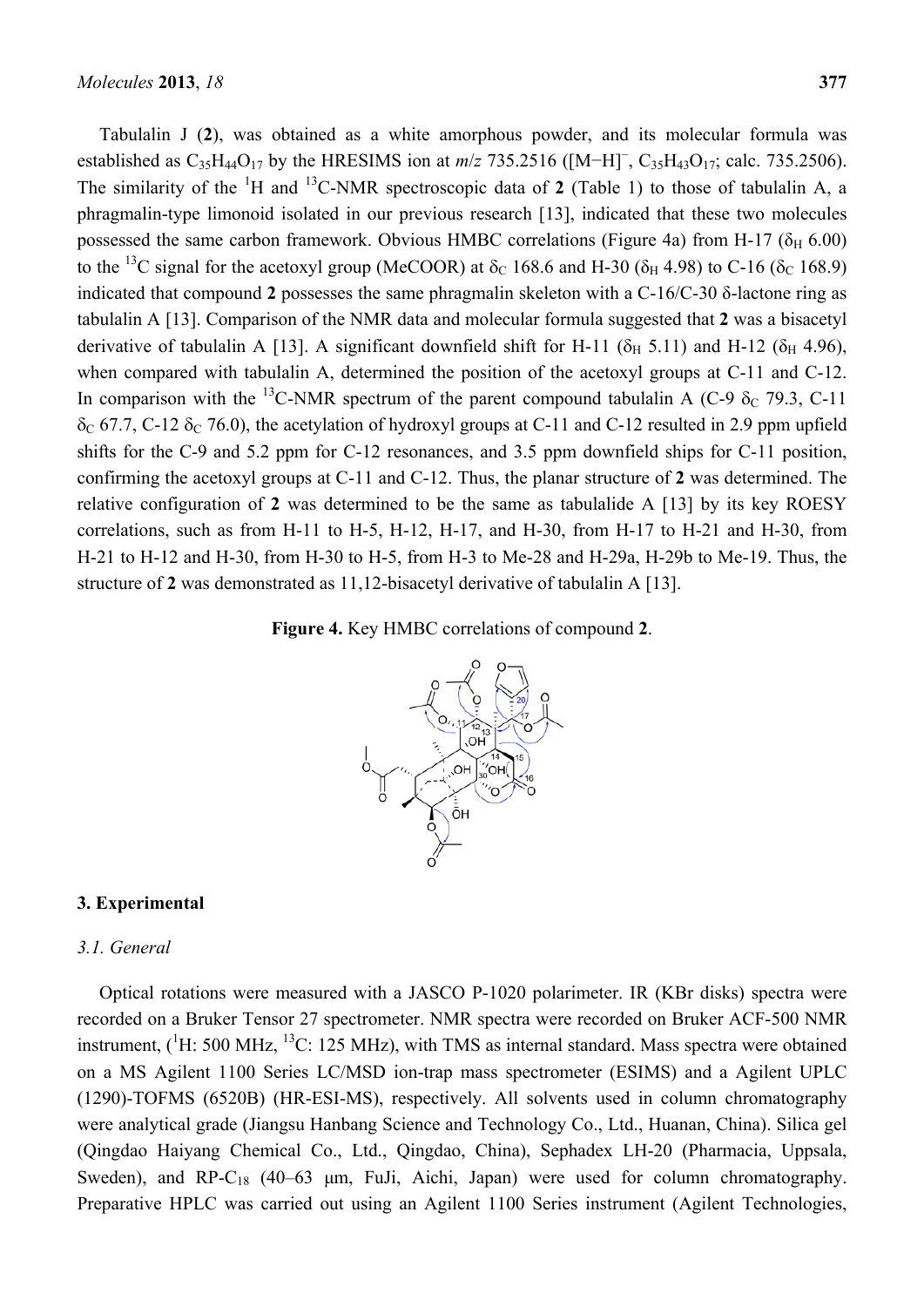Santa Clara, CA, USA) equipped with a Shim-park RP-C<sub>18</sub> column (20  $\times$  200 mm) and a 1100 Series multiple wavelength detector.

#### *3.2. Plant Material*

The air-dried stem bark of *Chukrasia tabularis* var. *velutina* (Wall.) King was collected from Xishuangbanna, Yunnan Province, People's Republic of China, in March 2007, and was authenticated by Professor Mian Zhang of the Research Department of Pharmacognosy, China Pharmaceutical University. A voucher specimen (No. 2006-MML) has been deposited in the Department of Natural Medicinal Chemistry, China Pharmaceutical University.

#### *3.3. Extraction and Isolation*

The air-dried stem bark (10 kg) was extracted by refluxing with 95% ethanol (40 L) three times. The EtOH extract was concentrated under reduced pressure  $(2,000 \text{ g})$  and then extracted with CHCl<sub>3</sub> to give a chloroform extract (300 g). The oily chloroform extract was dissolved in 2 L MeOH/H<sub>2</sub>O (50:50, v/v) and then extracted with petroleum ether (6 L, 60–90  $\degree$ C,  $\times$ 3). After removal of the fatty components, 210 g of extract were obtained, which was subjected to silica gel column chromatography eluting with CHCl3/MeOH in a gradient from 1:0 to 1:2 to afford eight fractions (Fractions A–H). Fraction E (20 g) was chromatographed on a column of reversed-phase  $C_{18}$  silica gel eluted with MeOH/H<sub>2</sub>O (4:6 to 7:3) to give six sub-fractions (Fractions E1–6). Fraction E6 (7 g) was chromatographed on a column of reversed-phase  $C_{18}$  silica gel eluted with MeOH/H<sub>2</sub>O (2:3 to 7:3) to give four sub-fractions (Fractions E6a–d), Fraction E6c was separated by prep-HPLC using MeOH/H2O (55:45) as the mobile phase to give compound **2** (3 mg). Fraction F (13 g) was chromatographed on a column of silica gel eluted successively with a gradient of petroleum ether/EtOAc (1:1 to 1:4) to give four sub-fractions (Fractions F1–4). Fraction F3 was chromatographed on a column of reversed-phase  $C_{18}$  silica gel eluted with MeOH/H<sub>2</sub>O (2:3 to 7:3) to give four sub-fractions (Fractions F3a–d). Fraction F2a was separated by preparative HPLC using CH<sub>3</sub>OH/H<sub>2</sub>O (52:48, 10 mL/min) as the mobile phase to give **1** (4 mg).

*Chuktabrin K* (1), White, amorphous powder;  $[\alpha]_D^{25}$  +46 (*c* 0.10, CH<sub>3</sub>OH); IR (KBr) cm<sup>-1</sup>: 3450, 2976, 1800, 1736, 1640, 1378, 1238, 1033; <sup>1</sup>H and <sup>13</sup>C-NMR, see Table 1; negative ESIMS *m/z*: 667.3 [M+Cl]<sup>-</sup> (100); positive ESIMS *m/z*: 650.2 [M+NH<sub>4</sub>]<sup>+</sup> (100); HRESIMS *m/z*: 667.1809 ([M+Cl]<sup>-</sup>,  $C_{31}H_{36}O_{14}Cl$ ; calc. 667.1799).

*Tabulalin J* (2), White, amorphous powder;  $[\alpha]_D^{25}$  –23 (*c* 0.15, CH<sub>3</sub>OH); IR (KBr) cm<sup>-1</sup>: 3450, 2973, 1740, 1640, 1463, 1376, 1242, 1169; <sup>1</sup>H and <sup>13</sup>C-NMR, see Table 1; negative ESIMS  $m/z$ : 771.1 [M+Cl]<sup>-</sup> (100); positive ESIMS *m/z*: 754.3 [M+NH<sub>4</sub>]<sup>+</sup> (100); HRESIMS *m/z*: 735.2516 [M−H]<sup>-</sup> (calcd:  $C_{37}H_{45}O_{17}$ , 735.2506).

## **4. Conclusions**

Two new phragmalin-type limonoids with different structure skeletons, chuktabrin K (**1**) with a 16-norphragmalin skeleton and tabulalin J (**2**) with a normal phragmalin skeleton, were isolated from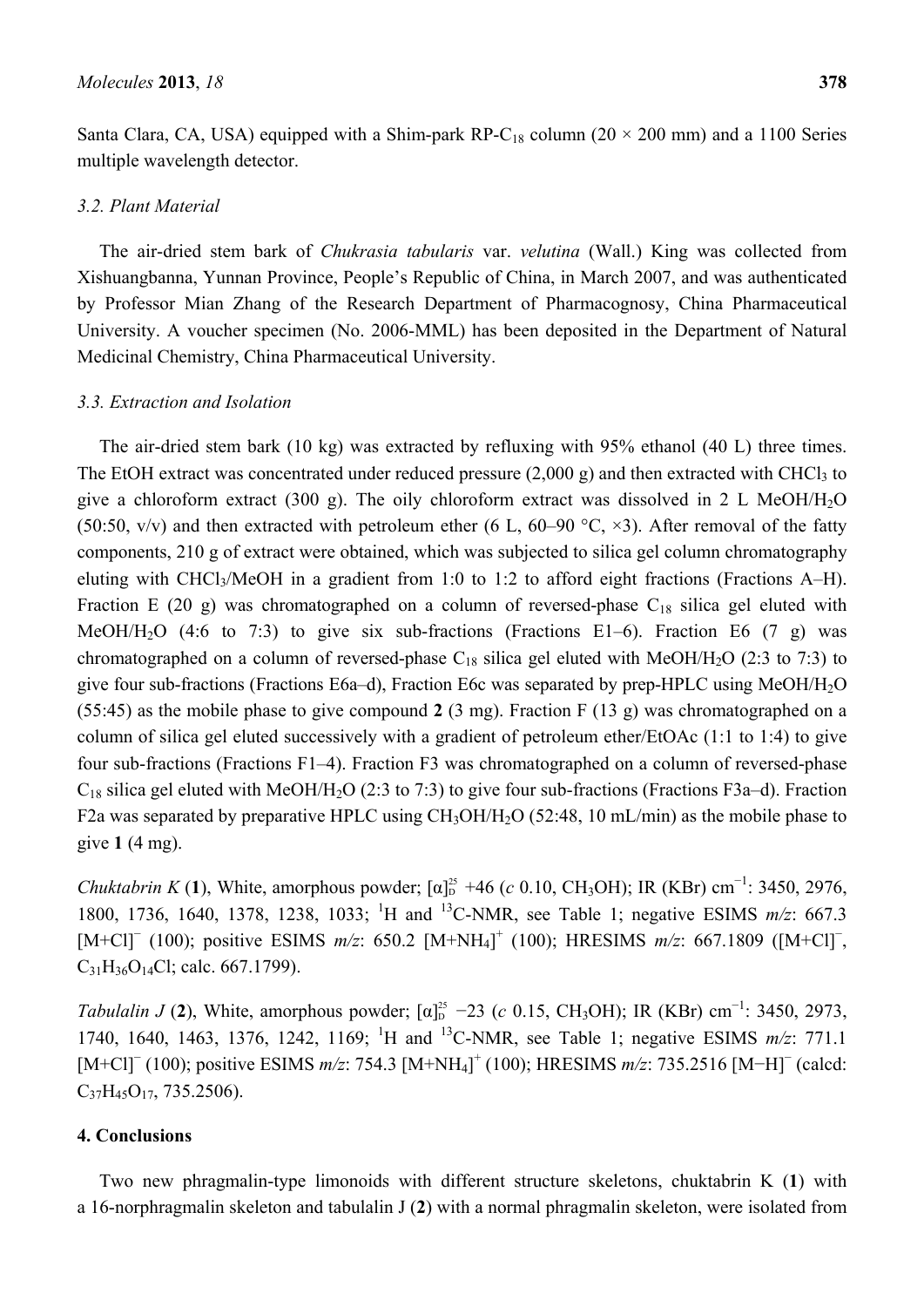the stem barks of *Chukrasia tabularis* var. *velutina*. The complex and new structures of these two phragmalins represent new additions to the molecular diversity of natural organic limonoid molecules.

## **Acknowledgments**

This research work was supported by the National Natural Sciences Foundation of China (81202899), the youth fund project of basic research program of Jiangsu Province (Natural Science Foundation, BK2012251), the Scaling Project for Innovation Scholars of Natural Science Foundation of Jiangsu Province (BK2008039), and The Project Funded by the Priority Academic Program Development of Jiangsu Higher Education Institutions.

## **References**

- 1. Editorial Committee of the Administration Bureau of Traditional Chinese Medicine. *Chinese Materia Medica (Zhonghua Bencao)*, 1st ed.; Shanghai Science and Technology Press: Shanghai, China, 1999; Volume 5, p. 31.
- 2. Fan, C.Q.; Wang, X.N.; Yin, S.; Zhang, C.R.; Wang, F.D.; Yue, J.M. Tabularisins A–D, phragmalin ortho esters with new skeleton isolated from the seeds of *Chukrasia tabularis*. *Tetrahedron* **2007**, *63*, 6741–6747.
- 3. Zhang, C.R.; Yang, S.P.; Liao, S.G.; Fan, C.Q.; Wu, Y.; Yue, J.M. Chuktabularins A–D, four new limonoids with unprecedented carbon skeletons from the stem bark of *Chukrasia tabularis*. *Org. Lett.* **2007**, *9*, 3383–3386.
- 4. Zhang, C.R.; Fan, C.Q.; Zhan, L.G.; Yang, S.P.; Wu, Y.; Lu, Y.; Yue, J.M. Chuktabrins A and B, two novel limonoids from the twigs and leaves of *Chukrasia tabularis*. *Org. Lett.* **2008**, *10*, 3183–3186.
- 5. Luo, J.; Wang, J.S.; Luo, J.G.; Wang, X.B.; Kong, L.Y. Chukvelutins A–C, 16-Norphragmalin Limonoids with Unprecedented Skeletons from *Chukrasia tabularis* var. *velutina*. *Org. Lett.* **2009**, *11*, 2281–2284.
- 6. Liu, H.B.; Zhang, H.; Li, P.; Gao, Z.B.; Yue, J.M. Chukrasones A and B: Potential Kv1.2 Potassium Channel Blockers with New Skeletons from *Chukrasia tabularis. Org. Lett.* **2012**, *14*, 4438–4441.
- 7. Luo, J.; Wang, J.S.; Wang, X.B.; Luo, J.G.; Kong, L.Y. Chuktabularins E–T, 16-Norphragmalin Limonoids from *Chukrasia tabularis* var. v*elutina*. *J. Nat. Prod.* **2010**, *73*, 835–843.
- 8. Luo, J.; Li, Y.; Wang, J.S.; Wang, X.B.; Luo, J.G.; Kong, L.Y. Novel and diverse 16-norphragmalintype limonoids from *Chukrasia tabularis* var. *velutina*. *Chem. Pharm. Bull.* **2012**, *60*, 195–204.
- 9. Luo, J.; Li, Y.; Wang, J.S.; Lu, J.; Kong, L.Y. Three new C-15-isobutyryl 16-norphragmalin-type limonoids from *Chukrasia tabularis* var. *velutina*. *Phytochem. Lett.* **2012**, *5*, 249–252.
- 10. Luo, J.; Wang, J.S.; Wang, X.B.; Huang, X.F.; Luo, J.G.; Kong, L.Y. Chukvelutilides A–F, phragmalin limonoids from the stem barks of *Chukrasia tabularis* var. *velutina*. *Tetrahedron* **2009**, *65*, 3425–3431.
- 11. Luo, J.; Wang, J.S.; Wang, X.B.; Luo, J.G.; Kong, L.Y. Velutabularins A–J, phragmalin-type limonoids with novel cyclic moiety from *Chukrasia tabularis* var. *velutina*. *Tetrahedron* **2011**, *67*, 2942–2948.